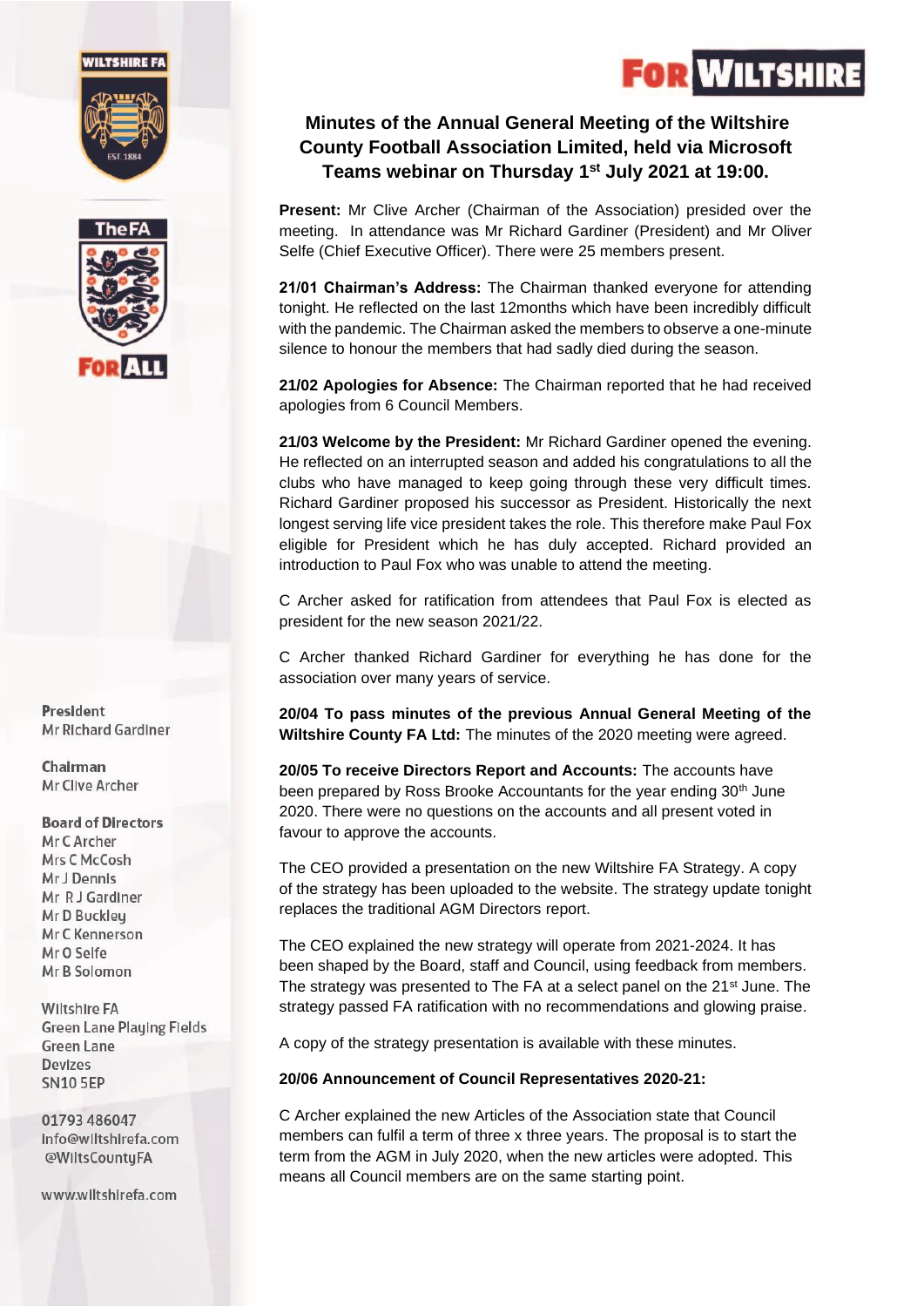#### **WILTSHIRE FA**





President Mr Richard Gardiner

Chairman Mr Clive Archer

#### **Board of Directors**

Mr C Archer Mrs C McCosh Mr J Dennis Mr R J Gardiner Mr D Buckleu Mr C Kennerson Mr O Selfe Mr B Solomon

**Wiltshire FA Green Lane Playing Fields Green Lane** Devizes **SN10 5EP** 

01793 486047 Info@wiltshirefa.com @WiltsCountyFA

www.wiltshirefa.com

In addition, we propose to keep the same people on the Council for the forthcoming season 2021/22 and season 2022/23, which then means term one of three is complete.

With agreement from the leagues, The Chairman confirmed that due to Covid-19, the Council representatives will remain the same for season 2021-  $22.$ 

*Life Vice Presidents*  Mr Malcolm Baldwin Mr Tony Davies Mr Paul Fox Mr Richard Gardiner Mr Dennis Kilford Mr Colin Newbury Mr Adrian Riddiford Mr Keith Cooper Mr Ian Hibbard Mr Dave Phillips

*League Representatives*  Mr Ian Lycett Women's & Girls League Mrs Tina McCosh Mid Wilts Youth League

Mr Clive Archer (Chairman) Swindon & District Sunday League Mr Craig Gorton North Wilts Youth League Mr Colin Kennerson Trowbridge & District League Mr Richard Nelson Salisbury & District League Mr Peter Lowe Chippenham & District League Mr Colin Tewkesbury Swindon & District Saturday League Mr Robert Cook Wiltshire Senior League

*Geographical Representatives*  Mark Eburne North Wiltshire Vacant **Central Wiltshire** Vacant **South Wiltshire** 

*Appointment and nomination of Representatives:*

Cptn Nicholas Edwards Forces Mr Simon Hooper Senior Referees Vacant Small Sided Football<br>
Vacant South Council Vacant Youth Council

Mr Tony Williams Wiltshire Schools FA Mr Ian Hailstone Wiltshire Referees Association Youth Council Mr Kevin Turner **Wiltshire Walking Football League** Vacant **Ability Counts Representative** 

There are 6 current vacancies on Council and the Chairman requested if anyone is interested in the vacancies please do contact the County FA.

#### **20/07 FA Representative Introduction**

C Archer spent a few minutes recognising the services of Richard Gardiner, who is stepping down as President and FA Representative this evening.

## **N** WILTSHIR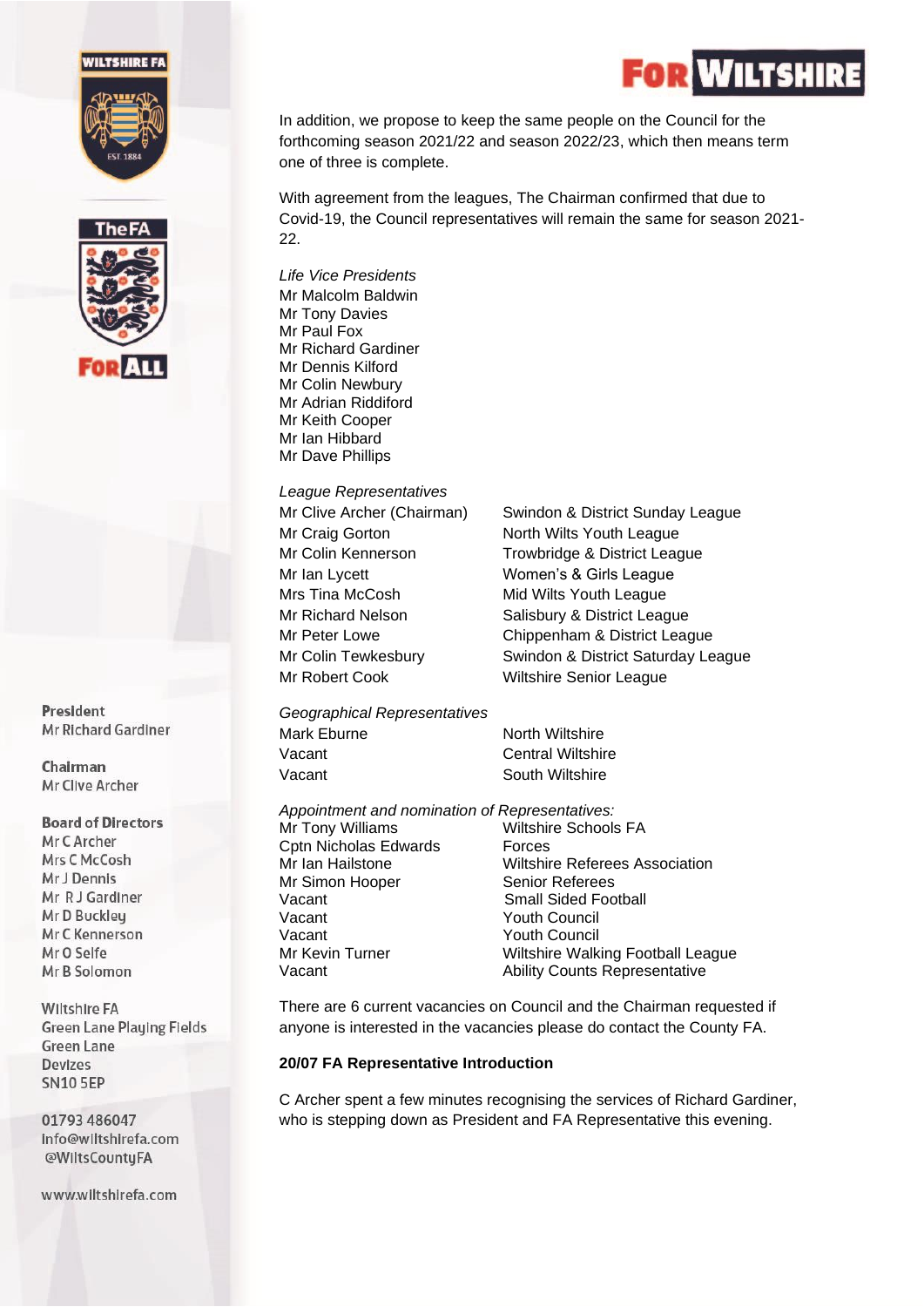#### *NILTSHIRE FA*





President Mr Richard Gardiner

Chairman Mr Clive Archer

#### **Board of Directors** Mr C Archer

Mrs C McCosh Mr J Dennis Mr R J Gardiner Mr D Buckley Mr C Kennerson Mr O Selfe Mr B Solomon

**Wiltshire FA Green Lane Playing Fields Green Lane** Devizes **SN10 5EP** 

01793 486047 Info@wiltshirefa.com @WiltsCountyFA

www.wiltshirefa.com

A recruitment process took place to find the new FA Representative. This was a formal interview process with a panel containing the Chairman, Outgoing President and CEO.

Terry McCosh was successful and will become the next FA Representative.

#### **20/08 Appointment of accountants**

C Archer explained that the Board would like to move our accountancy from Ross Brooke based in Swindon, to Charlton Baker who are based locally in Devizes. This is a move decided upon due to location and ease of services moving forward.

The members voted, with all in favour.

**20/09 Presentation to Honorary Members:** The Chairman recognised the following Honorary Members.

Mrs Doreen Rugg – FA 50 years' service award with the Chippenham and District Sunday Football League

Mrs Beverley Maul – FA 50 years' service award for her services to women's football in Wiltshire.

Mr Richard Gardiner – Recognition for outstanding contribution to Wiltshire FA and football across the County.

**20/10 Place of the Next Annual General Meeting:** The next Annual General Meeting will be scheduled for Green Lane Devizes on the 23rd June 2022 at 7pm.

**20/11 Any Other Business:** There was no further business

**20/12** The Chairman closed the annual general meeting and thanked everyone for attending. The meeting closed at 8.00pm

### **Minutes of the Annual General Meeting of the Wiltshire Football Benevolent Fund held on 1st July 2021**

Ian Hibbard welcomed everyone to the 2020/21 AGM.

Ian Hibbard reported the recent death of one of the Club Trustees, Ken Clarke, and on behalf of the members sent condolences to his wife and family.

The minutes from last year's AGM was approved

Ian Hibbard provided an overview of Fund's purpose which is to consider applications from any member of a Wiltshire FA affiliated club who suffers proven financial hardship as a result of injury sustained in an organised activity. It could mean someone who is struggling to pay their mortgage/rent and possible eviction, or who find themselves becoming reliant on food banks to sustain their family.

The fund is a registered charity to whom Ian has to make an annual financial return and may be required to prove that we have acted in accordance with their regulations and our own constitution.